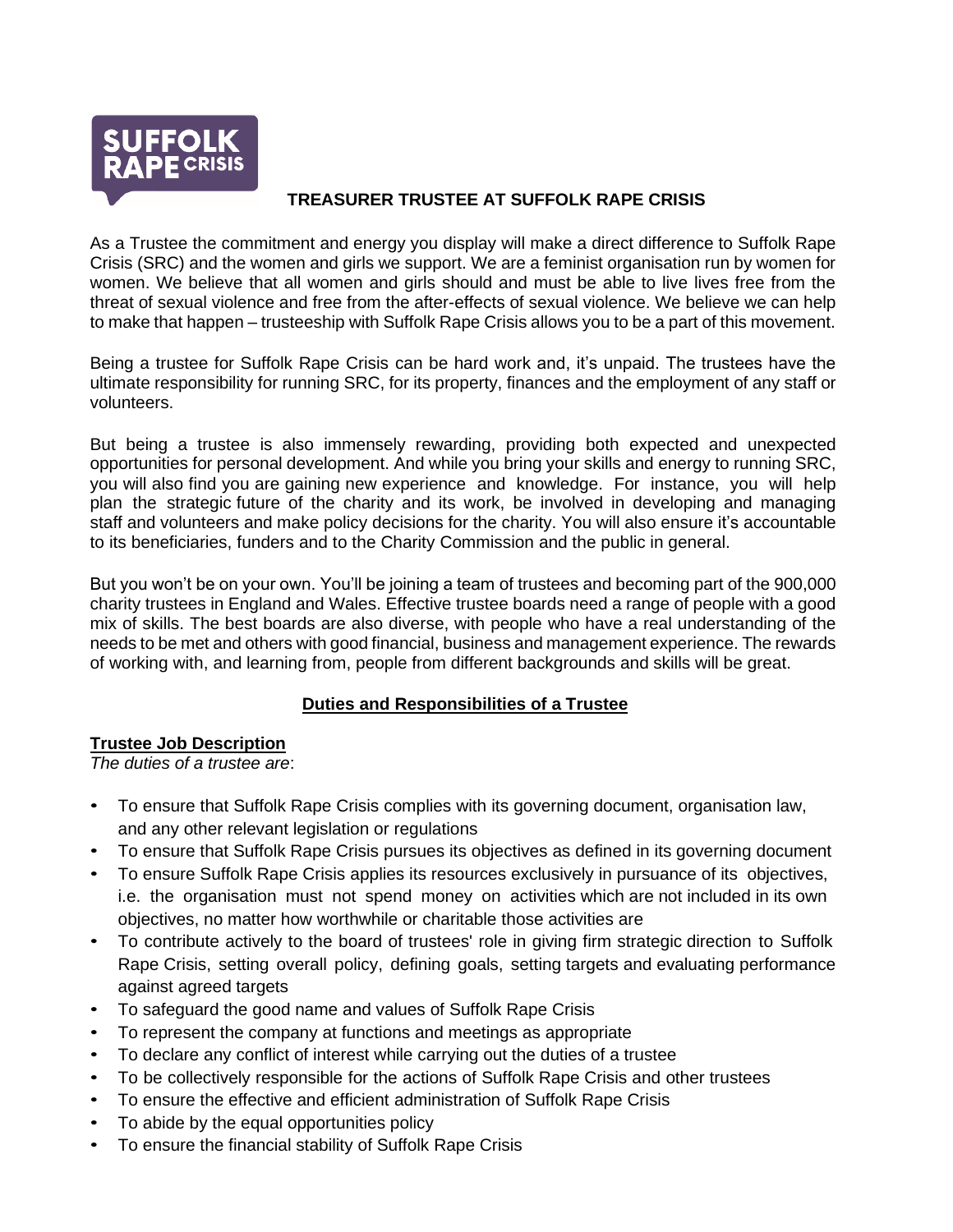- To protect and manage the property of Suffolk Rape Crisis and to ensure the proper use of Suffolk Rape Crisis funds
- To make sure the Suffolk Rape Crisis is properly insured against all reasonable liabilities
- To appoint and support the employees and monitor their performance
- In addition to the above statutory duties of all trustees, each trustee should use any specific knowledge or experience they have to help the board of trustees reach sound decisions. This will involve scrutinizing board papers, leading discussions, focusing on key issues, and providing advice and guidance requested by the board on new initiatives, or other issues relevant to the area of, Suffolk Rape Crisis work in which the trustee has special expertise
- To attend meetings, and to read papers in advance of meetings
- To participate in other tasks as arise from time to time, such as interviewing new staff, helping with fundraising
- To keep informed about the activities of Suffolk Rape Crisis and wider issues which affect its work

# **Trustee Person Specification**

*Each trustee must have:*

- Integrity
- Willing and able to work within the systems, policies and constitution of Suffolk Rape Crisis
- Flexible and imaginative in her approach to her work
- Committed to the philosophy and aims of SRC as set out in the policy document and constitution
- An understanding and acceptance of the legal duties, responsibilities and liabilities of trusteeship
- A willingness to devote the necessary time and effort to their duties as a trustee
- Strategic vision
- Good, independent judgment
- An ability to think creatively
- Willingness to speak their mind
- An ability to work effectively as a member of a team

## **Duties and Responsibilities of the Treasurer**

The Treasurer Trustee takes the lead in overseeing the financial affairs of the organisation, ensuring its financial viability, and seeing that proper financial records and procedures are maintained. The Treasurer will assist other trustees to perform their financial duties, by interpreting and explaining accounting requirements, ensuring that the board receives reports containing the information trustees need in an 'easy to understand' format, and helping trustees guide any other professional advisers they have appointed.

## **Role description for a Treasurer**

*The overall role of a Treasurer is to maintain an overview of Suffolk Rape Crisis' affairs, ensuring its financial viability and that proper financial records and procedures are maintained.*

*The tasks of a Treasurer will include:*

• Working closely with the Bookkeeper on all financial matters relating to the charity and being